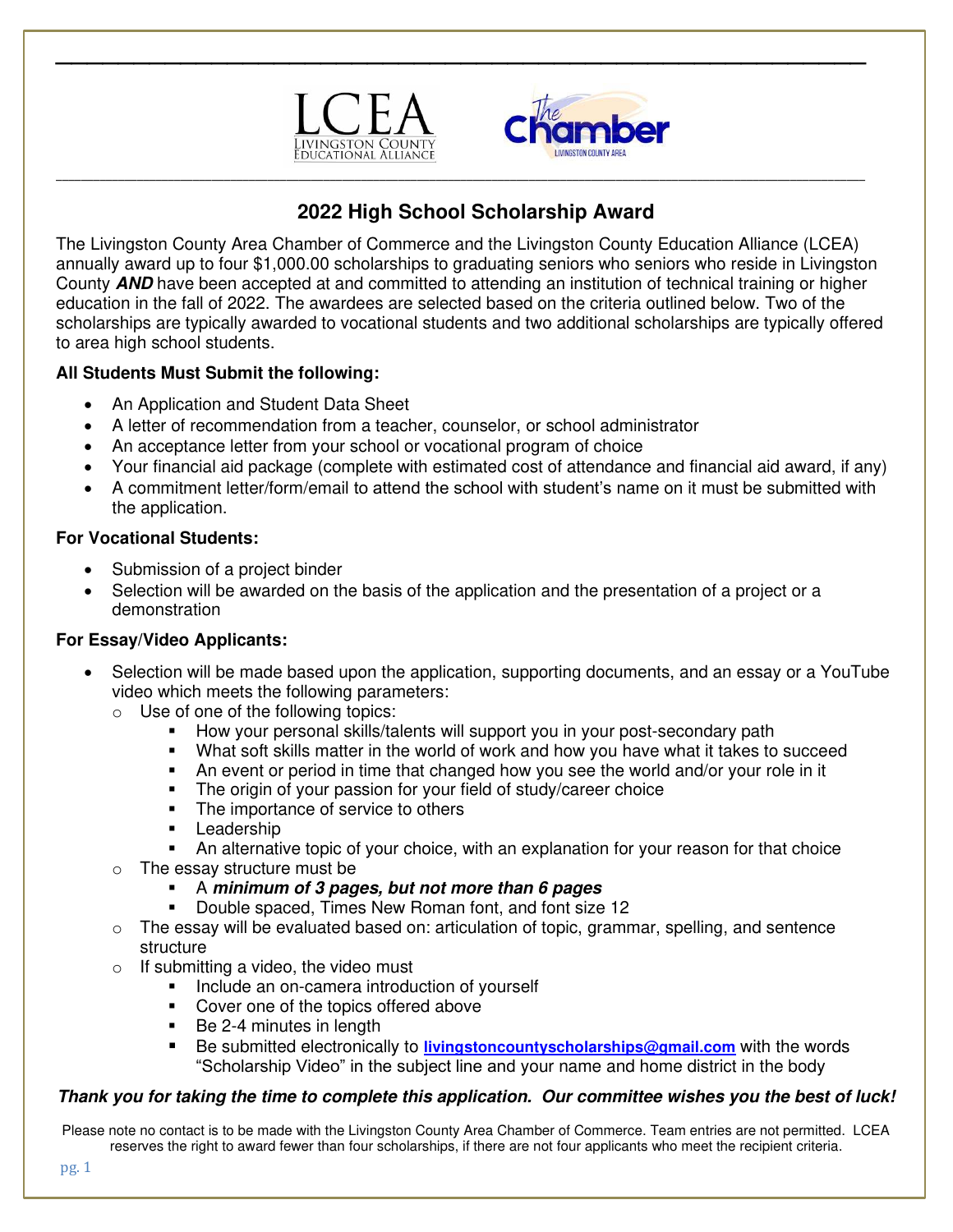# **APPLICATION**

| <b>APPLICATION</b>                                                                     |                                                                                                                                                                                                                           |  |
|----------------------------------------------------------------------------------------|---------------------------------------------------------------------------------------------------------------------------------------------------------------------------------------------------------------------------|--|
|                                                                                        |                                                                                                                                                                                                                           |  |
|                                                                                        |                                                                                                                                                                                                                           |  |
|                                                                                        |                                                                                                                                                                                                                           |  |
|                                                                                        |                                                                                                                                                                                                                           |  |
|                                                                                        |                                                                                                                                                                                                                           |  |
| List H.S. activities, organizations and honors (feel free to attach a list or resume): |                                                                                                                                                                                                                           |  |
|                                                                                        |                                                                                                                                                                                                                           |  |
|                                                                                        |                                                                                                                                                                                                                           |  |
| Your career goal:                                                                      |                                                                                                                                                                                                                           |  |
| Any additional comments you wish to share with the Scholarship Review Committee:       |                                                                                                                                                                                                                           |  |
|                                                                                        |                                                                                                                                                                                                                           |  |
| <b>Student Signature</b>                                                               | Date                                                                                                                                                                                                                      |  |
| Parent Signature (required if student is under 18)                                     | Date                                                                                                                                                                                                                      |  |
| sent to: Scholarship Chair, LCEA, 4635 Millennium Drive, Geneseo, NY 14454             | If sent by US mail, the application, student data sheet, recommendation, supporting post-secondary school<br>documentation, and writing sample (if applicable) must be postmarked on or before Wednesday, May 4, 2022 and |  |
| format to livingstoncountyscholarships@gmail.com.                                      | If sent by email, the documentation outlined above must be submitted by 4 pm, Friday, May 6, 2022, in PDF file                                                                                                            |  |
| requirements outlined on the previous page.                                            | Applications will only be considered for scholarship in their particular category if they meet all of the                                                                                                                 |  |